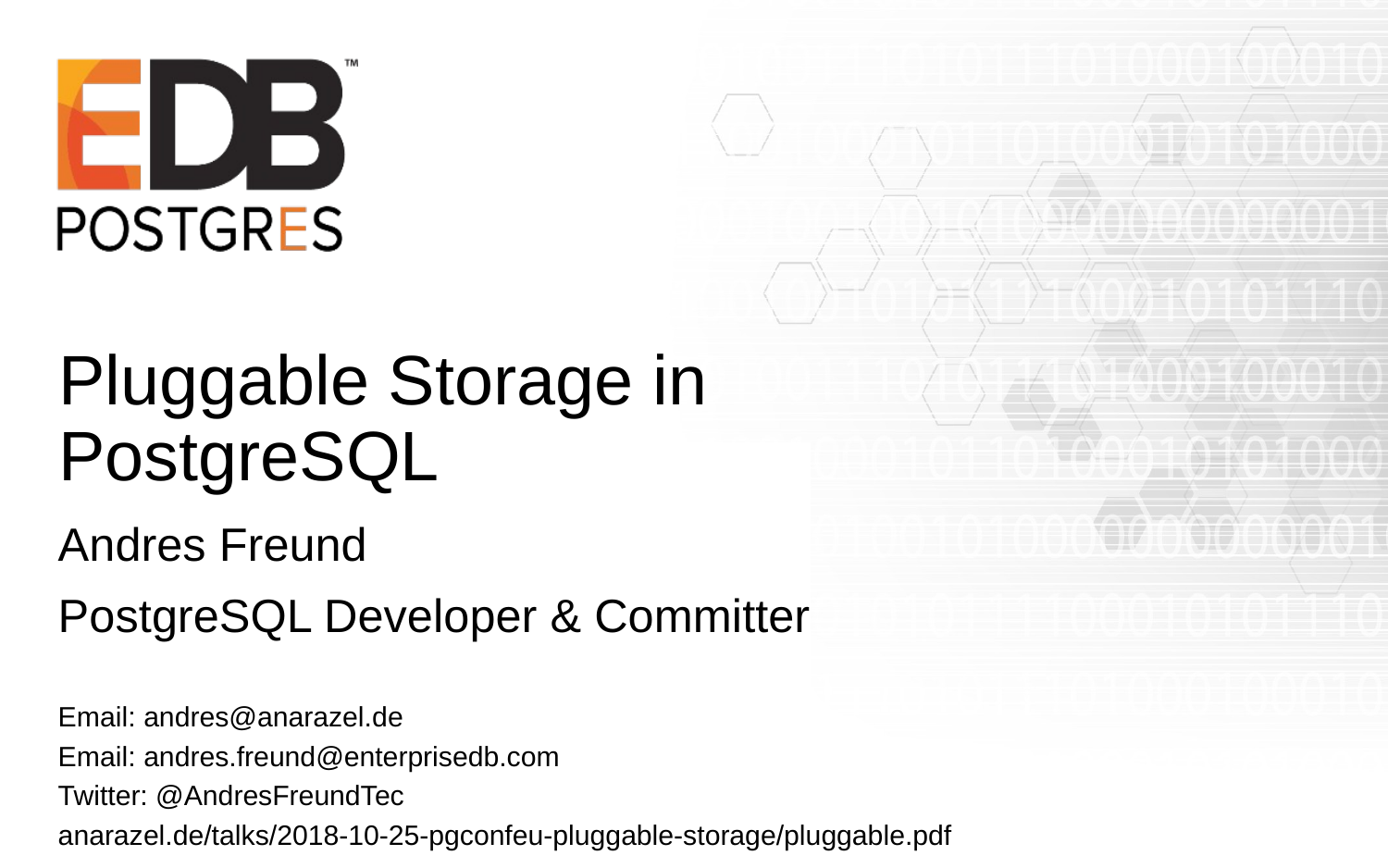### Pluggable Storage

#### CREATE TABLE …(...) USING heap;

Work by:

- Haribabu Kommi
- Alvaro Herrera
- Alexander Korotkov
- Ashutosh Bapat
- Amit Khandekar

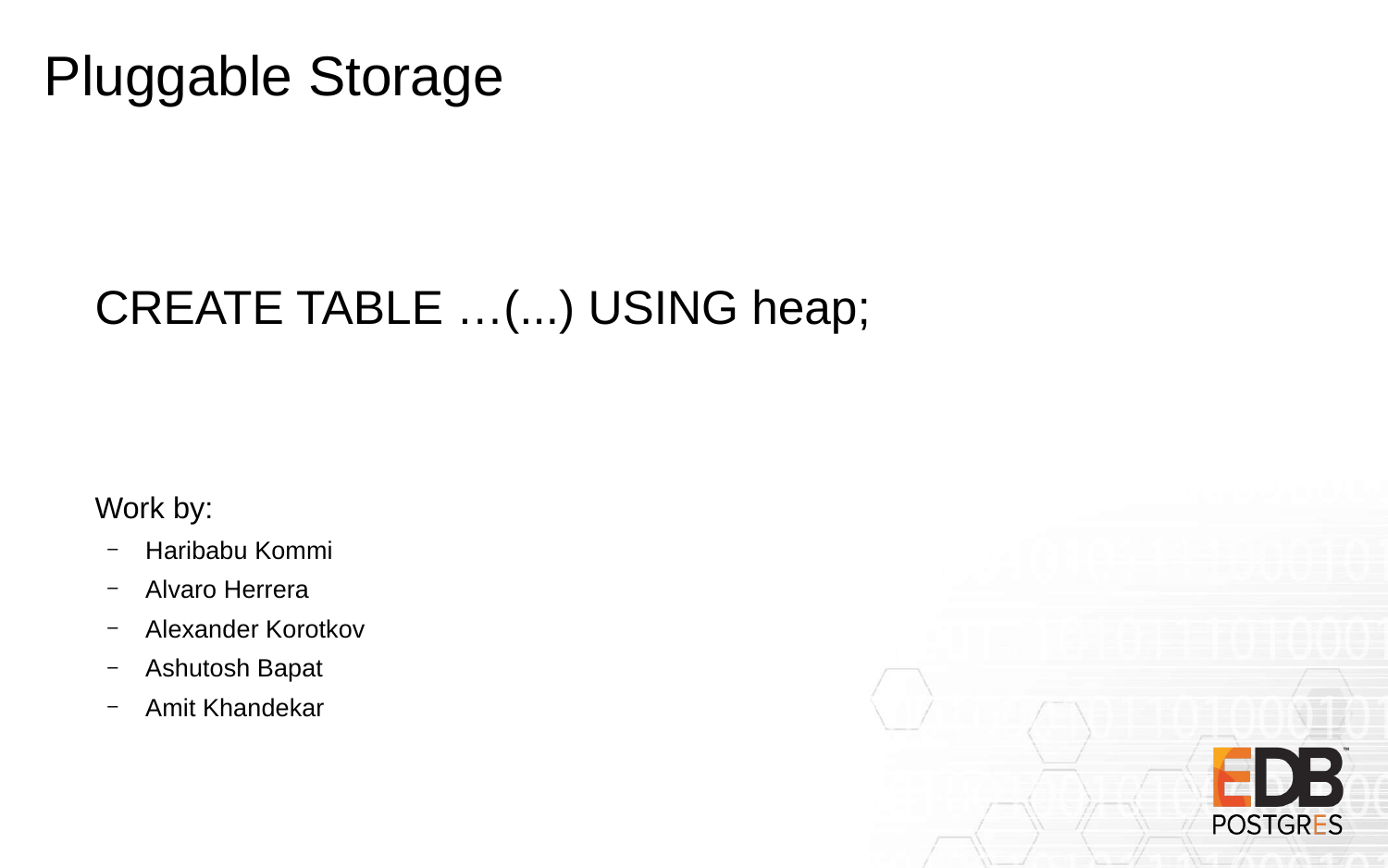### What do you mean: storage

- Contents of a TABLE / MATERIALIZED VIEW
- **NOT** contents of indexes
- Not purely a change of IO layer
- $\bullet$  => Code name: 'tableam' table access method

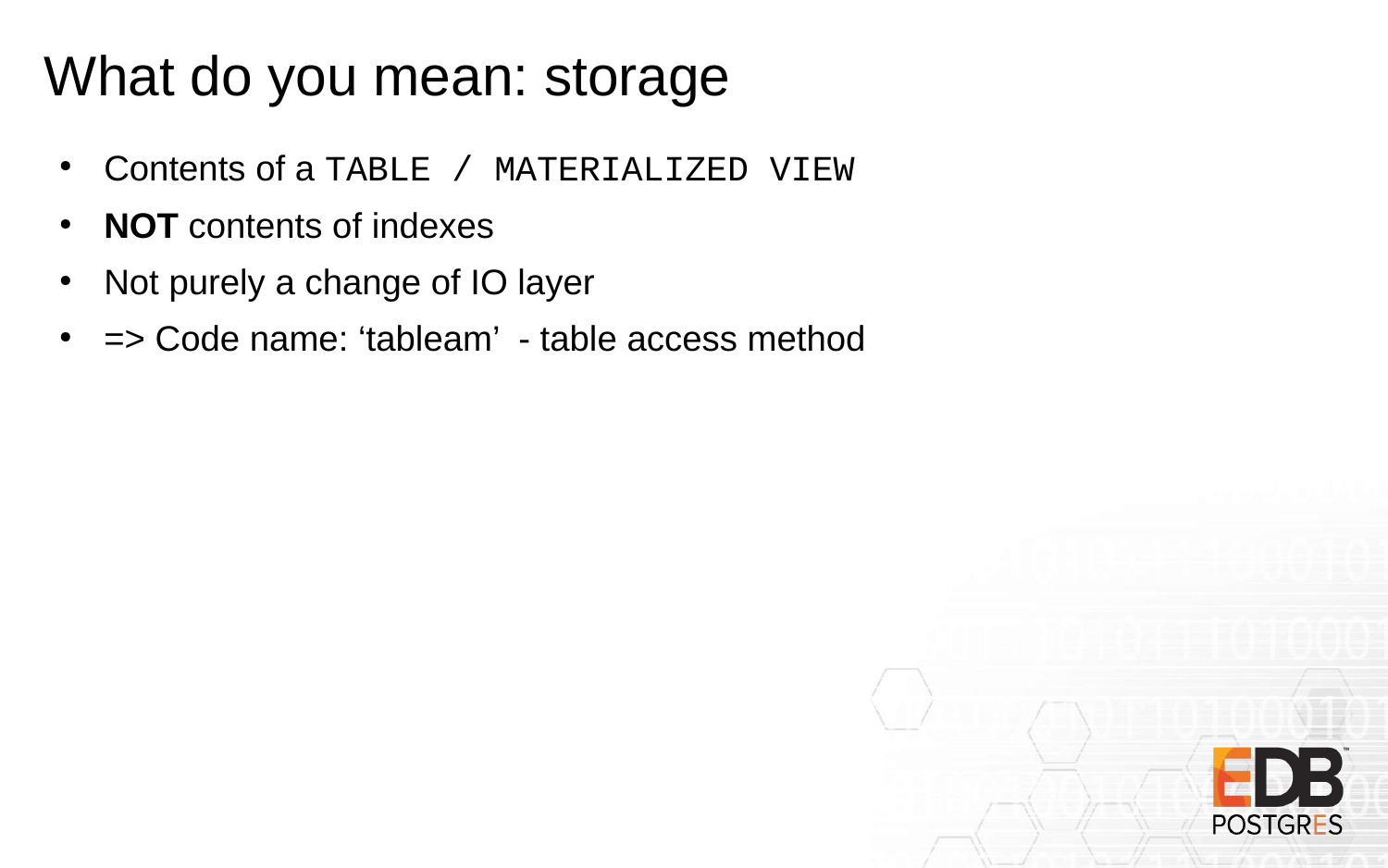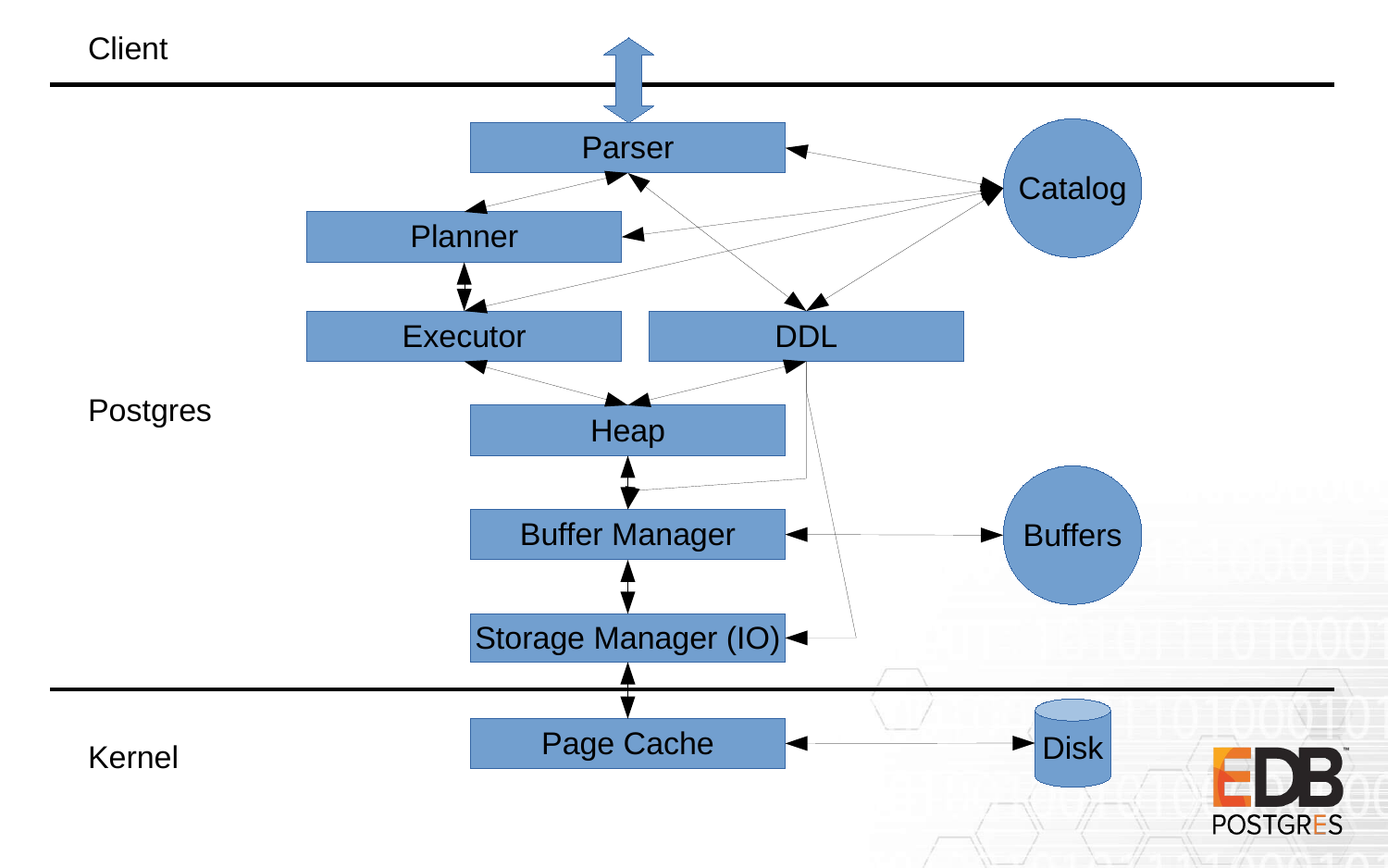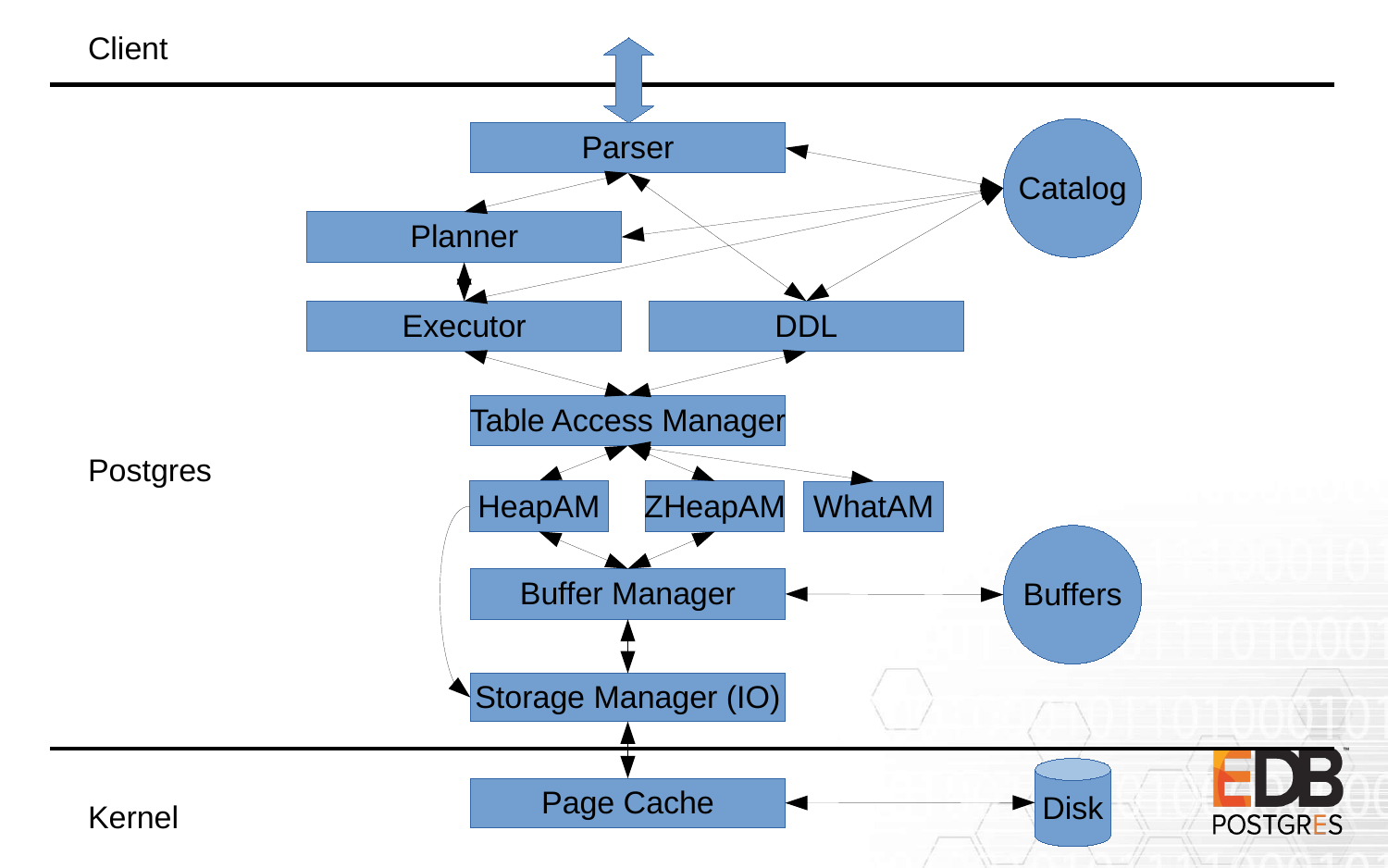### What do you mean: pluggable

CREATE EXTENSION magic\_storage;

CREATE TABLE something (…) USING magic\_storage;

```
SET default_table_access_method = 'magic_storage';
```
CREATE TABLE else (…); -- still uses magic\_storage

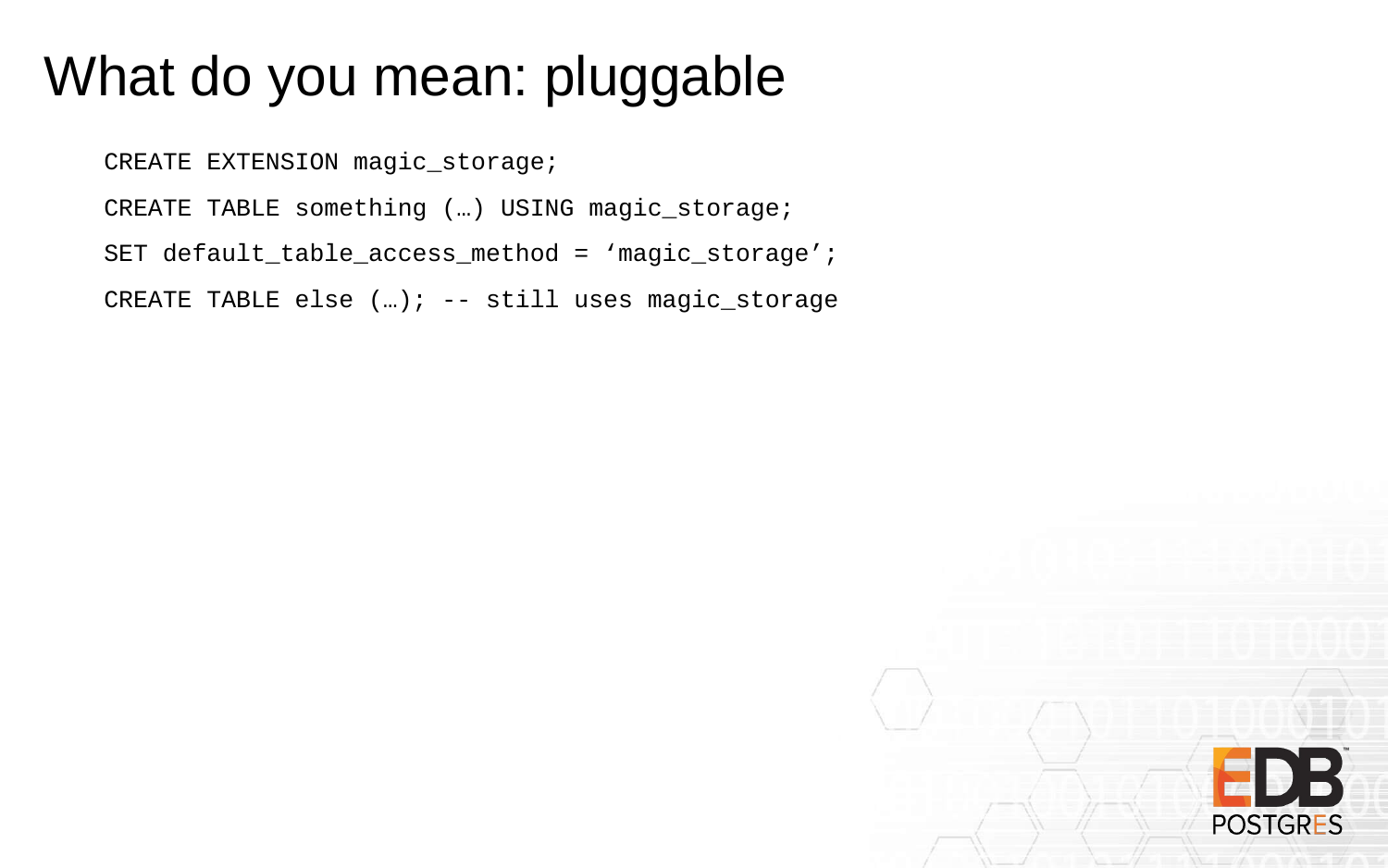

- ZHeap UNDO based storage, address bloat and write amplification problems
- Columnar Storage
- Experiments

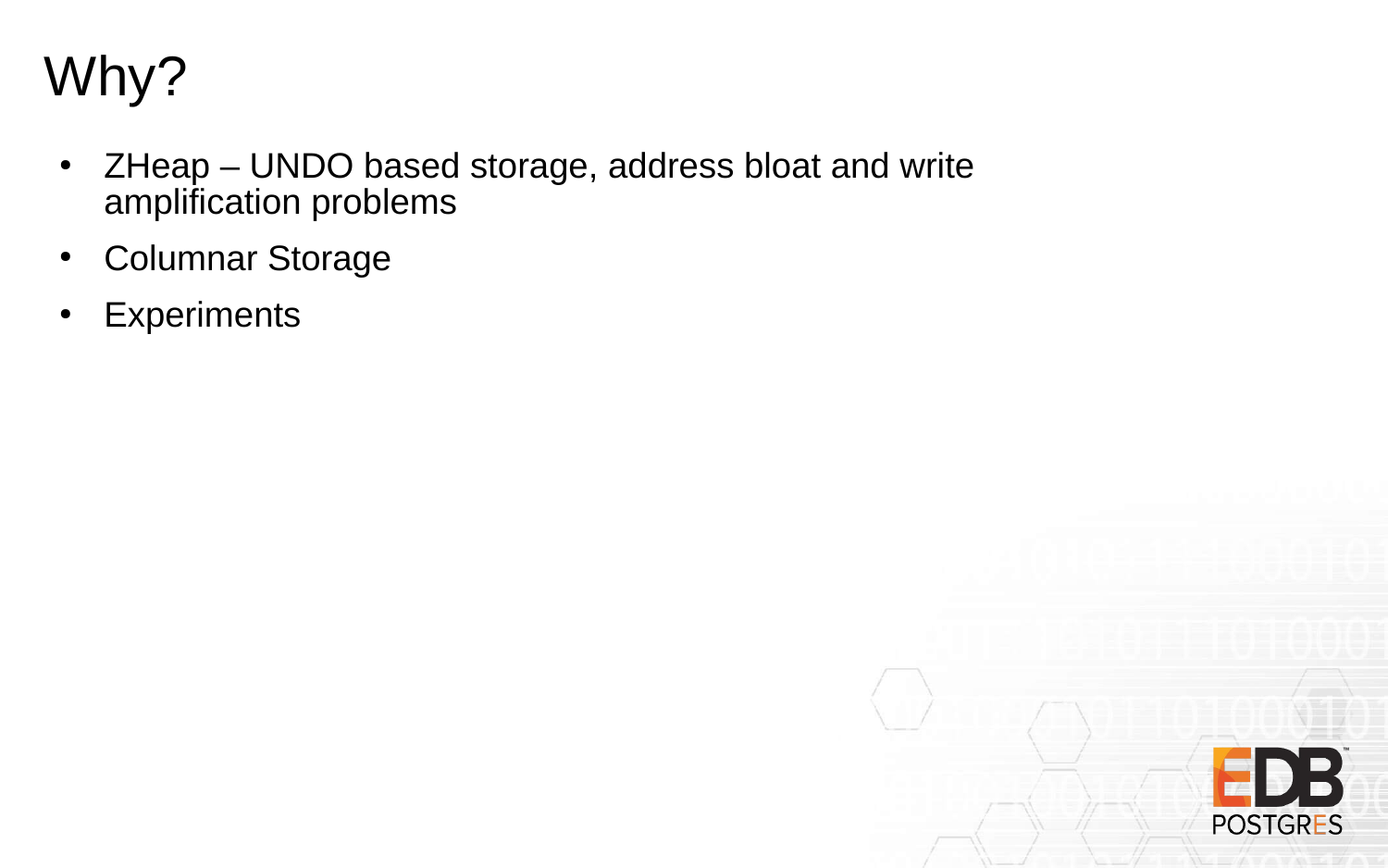### Why not?

- Proliferation of half-baked storage engines, rather than one good one
- Proliferation of closed & commercial storage engines
- Architectural impact

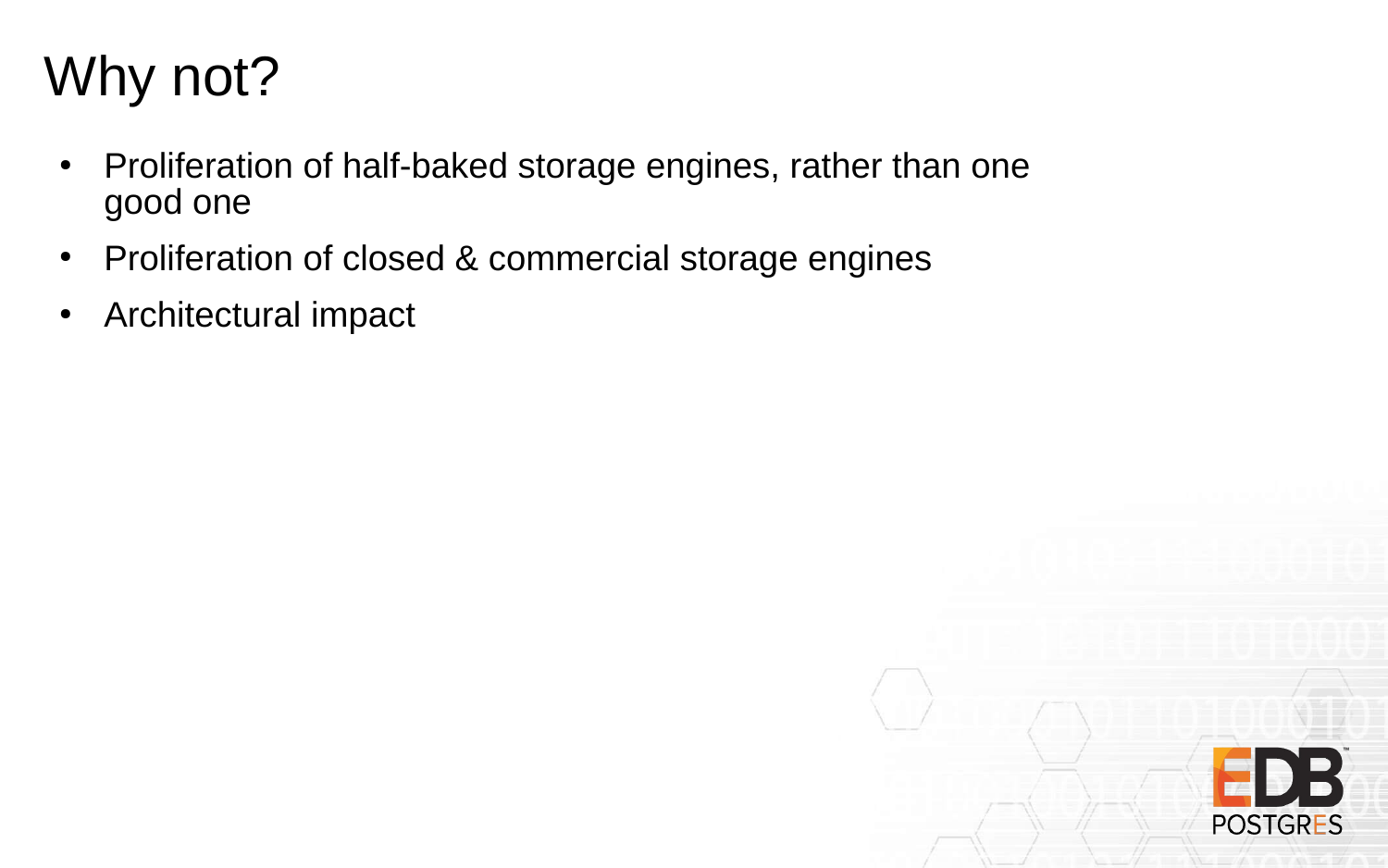### What?

- Multiple table AMs should be able to exist at compile time
- new table AMs can be added at runtime (i.e. CREATE EXTENSION new\_am;)
- Indexes: Should work across different table AMs
- Planner: Should work largely unmodified against different AMs
- NOT: non-heap catalog tables
- NOT: Fully extensible WAL logging
- NOT: Executor/Planner magic to make every storage method superfast

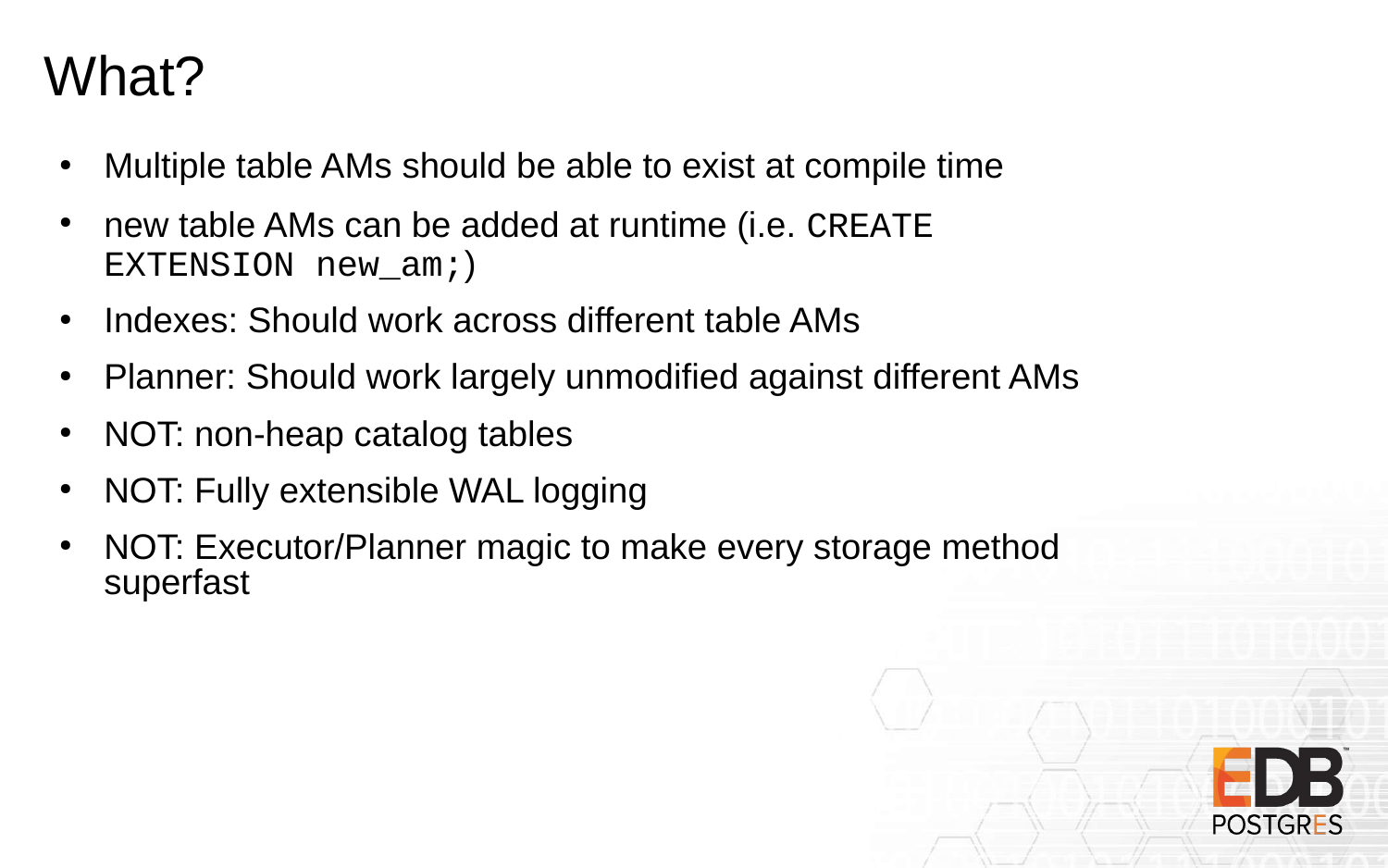### Contrast to Foreign Data Wrapper API

- FDWs basically hook in at the planner level
- FDWs not intended to locally store data
- DDL not really supported
- Foreign Keys not supported (and it doesn't really make sense to support)
- Different goals, but some overlap exists

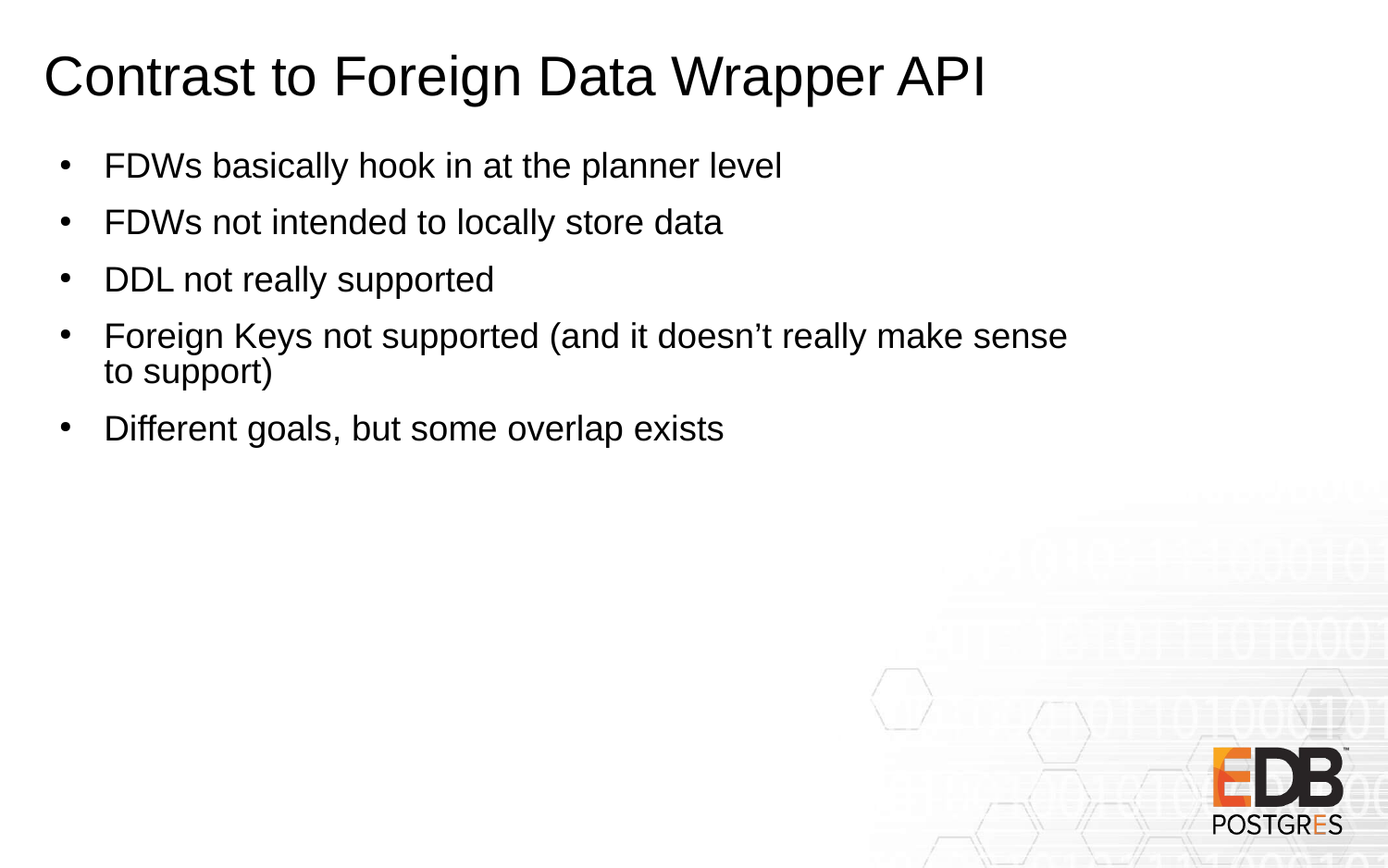## **TupleTableSlots**

- historic name, "Tuple Holder" more accurate
- Holds various forms of tuples, makes accesses to columns cheap(er)
- Made extensible:

```
typedef struct TupleTableSlotOps
{
   size t base slot size;
   void (*init)(TupleTableSlot *slot);
   void (*getsomeattrs)(TupleTableSlot *slot, int natts);
   HeapTuple (*copy_heap_tuple)(TupleTableSlot *slot);
…
}
struct TupleTableSlot
{
   NodeTag type;
   uint16 tts_flags;
   AttrNumber tts nvalid;
   const TupleTableSlotOps *const tts_cb;
   Datum *tts values; /* current per-attribute values */
    bool *tts_isnull; /* current per-attribute isnull flags */
}POSTGRES
```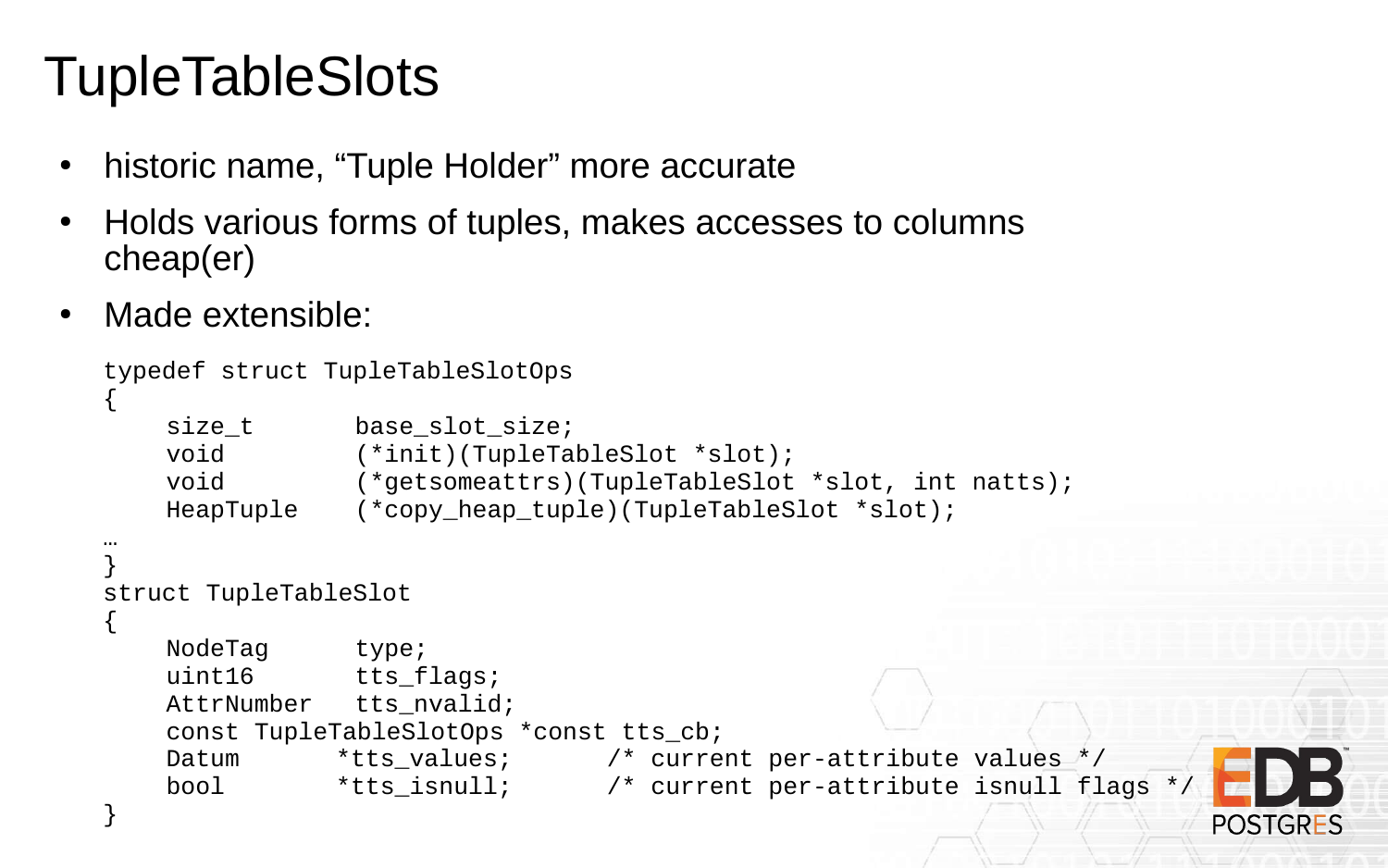### Table AM Handlers

 $postgres[28850][1]=\# SELECT * FROM pg_am WHERE antype = 't';$ 

| amname | amhandler            | amtype |
|--------|----------------------|--------|
| heap   | heap_tableam_handler |        |

(1 row)

postgres[28850][1]=# \df heap\_tableam\_handler List of functions

| Schema     | Name                 |                    | Result data type   Argument data types | Type |
|------------|----------------------|--------------------|----------------------------------------|------|
| pg_catalog | heap_tableam_handler | ' table_am_handler | internal                               | func |

(1 row)

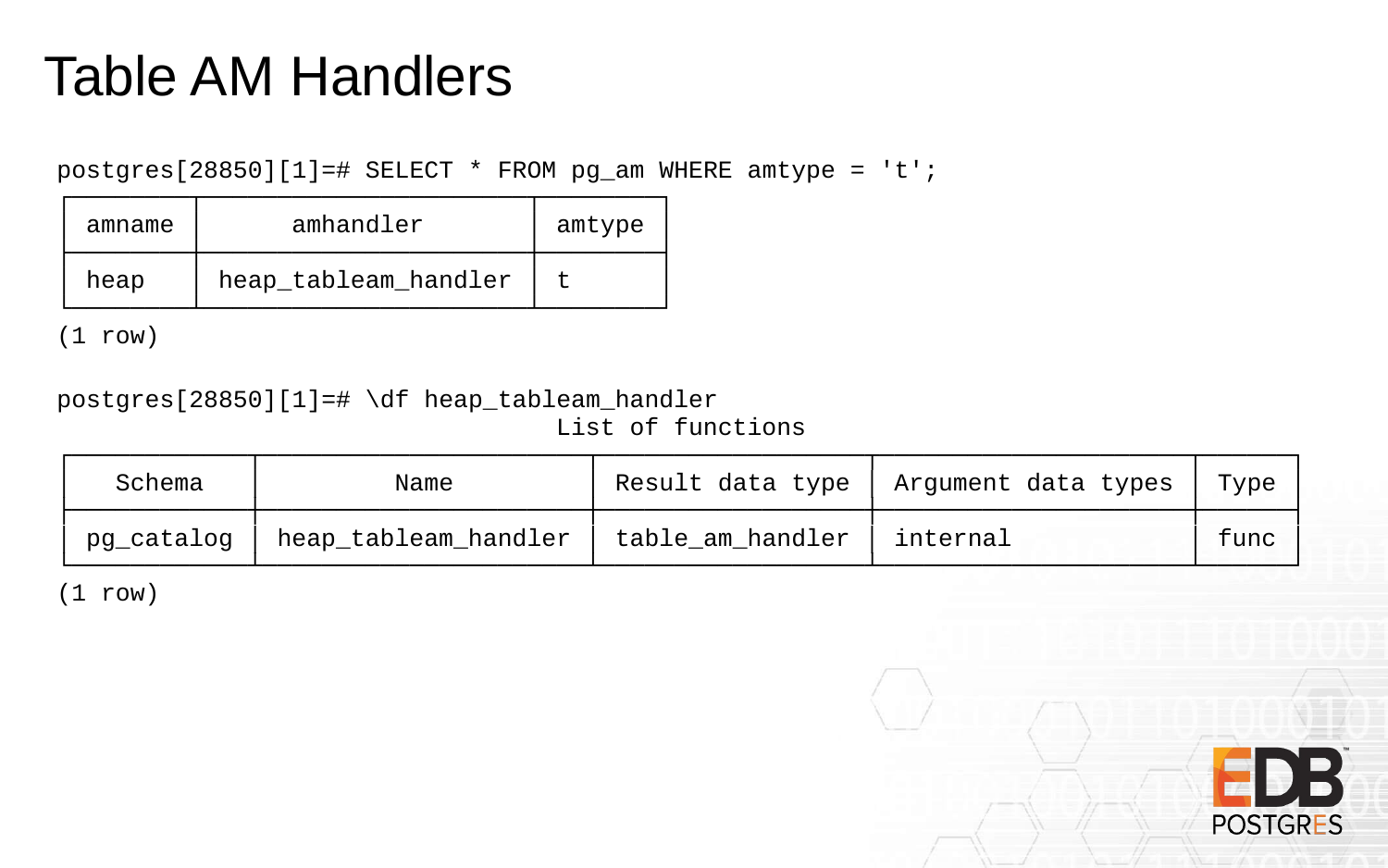### Table AM Handlers

```
Datum
heap_tableam_handler(PG_FUNCTION_ARGS)
{
    PG_RETURN_POINTER(&heapam_methods);
}
static const TableAmRoutine heapam_methods = {
    .type = T_TableAmRoutine,
    .slot_callbacks = heapam_slot_callbacks,
```
… };

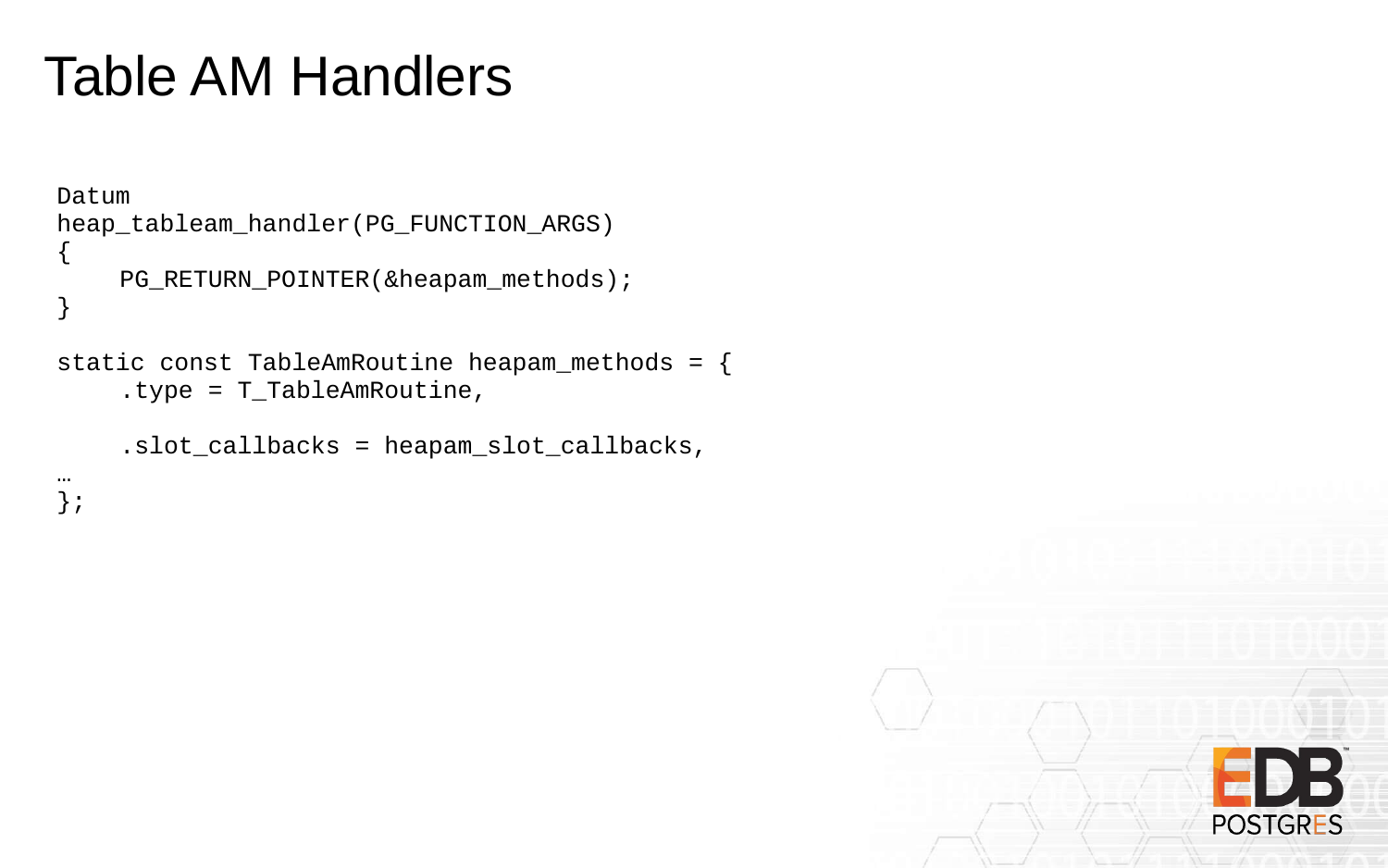#### TupleTableSlots #2

...

extern PGDLLIMPORT const TupleTableSlotOps TTSOpsVirtual; extern PGDLLIMPORT const TupleTableSlotOps TTSOpsHeapTuple; extern PGDLLIMPORT const TupleTableSlotOps TTSOpsMinimalTuple; extern PGDLLIMPORT const TupleTableSlotOps TTSOpsBufferTuple; ... extern TupleTableSlot \*MakeTupleTableSlot(TupleDesc tupleDesc, const TupleTableSlotOps \*tts\_cb); extern TupleTableSlot \*ExecAllocTableSlot(List \*\*tupleTable, TupleDesc desc, const TupleTableSlotOps \*tts cb); extern TupleTableSlot \*MakeSingleTupleTableSlot(TupleDesc tupdesc, const TupleTableSlotOps \*tts\_cb);

**POSTGRES**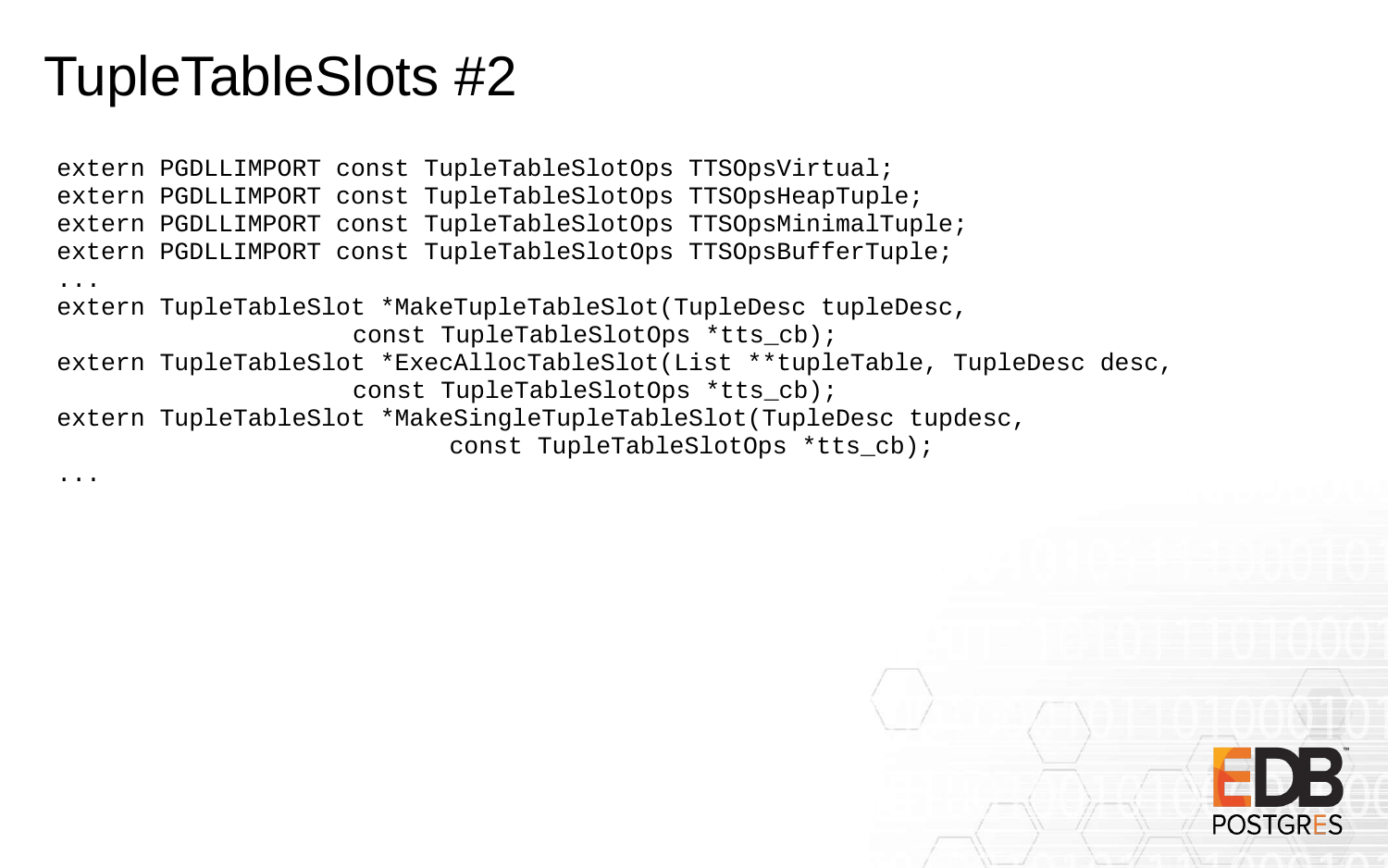### Table AM API – DML & DDL

```
/*
 * API struct for a table AM. Note instances of this this must be
 * allocated in a server-lifetime manner, typically as a static const struct.
 */
typedef struct TableAmRoutine
{
…
    TupleInsert_function tuple_insert;
    TupleInsertSpeculative_function tuple_insert_speculative;
    TupleCompleteSpeculative_function tuple_complete_speculative;
    TupleUpdate_function tuple_update;
    TupleDelete_function tuple_delete;
    MultiInsert_function multi_insert;
    TupleLock function tuple lock;
…
    RelationVacuum_function relation_vacuum;
    RelationScanAnalyzeNextBlock function scan analyze next block;
    RelationScanAnalyzeNextTuple function scan analyze next tuple;
    RelationCopyForCluster_function relation_copy_for_cluster;
    RelationSync_function relation_sync;
…
    IndexBuildRangeScan_function index_build_range_scan;
```


} TableAmRoutine;

…

IndexValidateScan function index validate scan;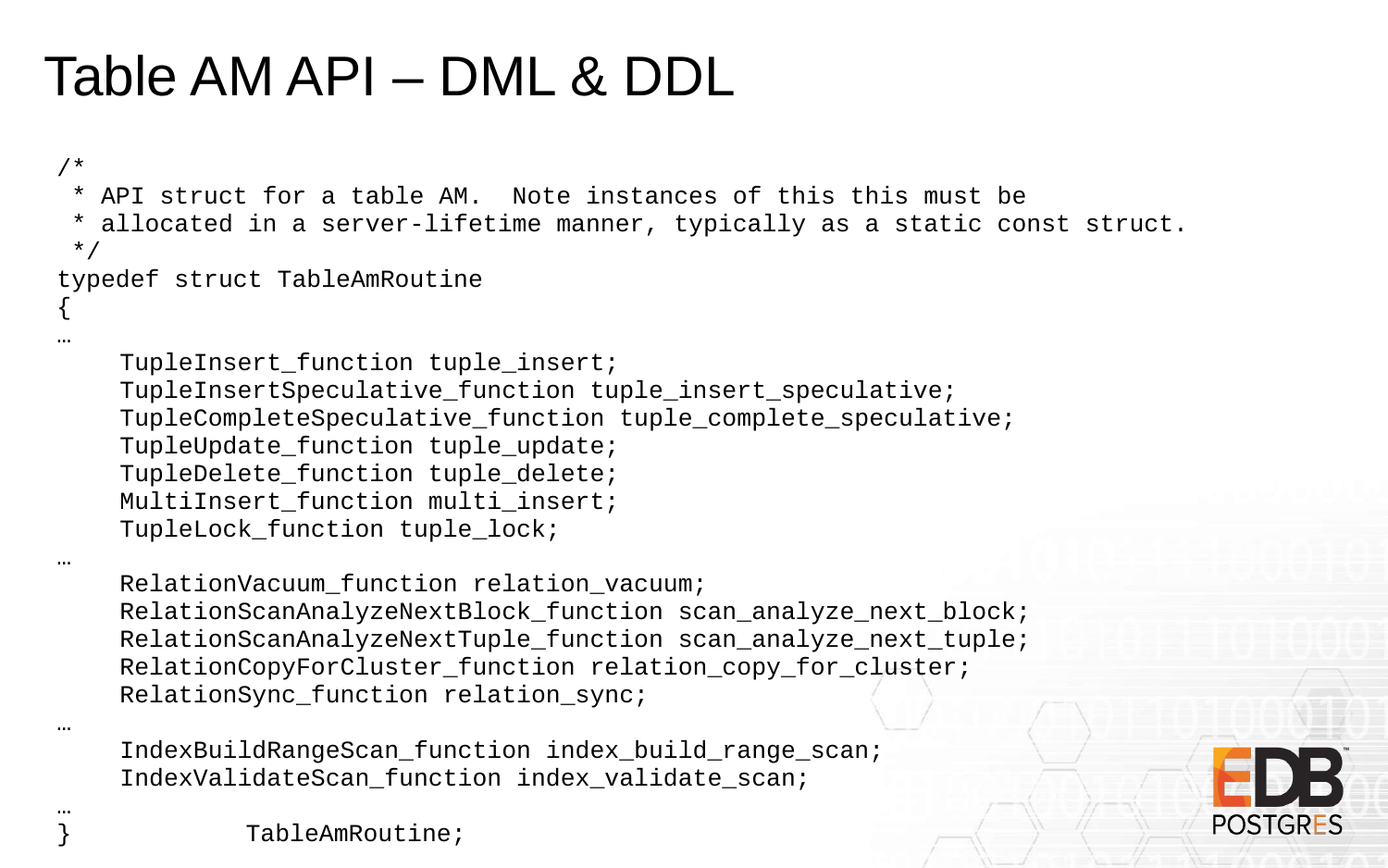#### Table AM API – Scans

typedef struct TableAmRoutine

{ …

…

…

…

ScanBegin\_function scan\_begin; ScanRescan\_function scan\_rescan; ScanEnd function scan end; ScanGetnextSlot\_function scan\_getnextslot;

BeginIndexFetchTable\_function begin\_index\_fetch; EndIndexFetchTable\_function reset\_index\_fetch; EndIndexFetchTable\_function end\_index\_fetch;

TupleFetchFollow\_function tuple\_fetch\_follow;

BitmapPagescan\_function scan\_bitmap\_pagescan; BitmapPagescanNext\_function scan\_bitmap\_pagescan\_next;

} TableAmRoutine;

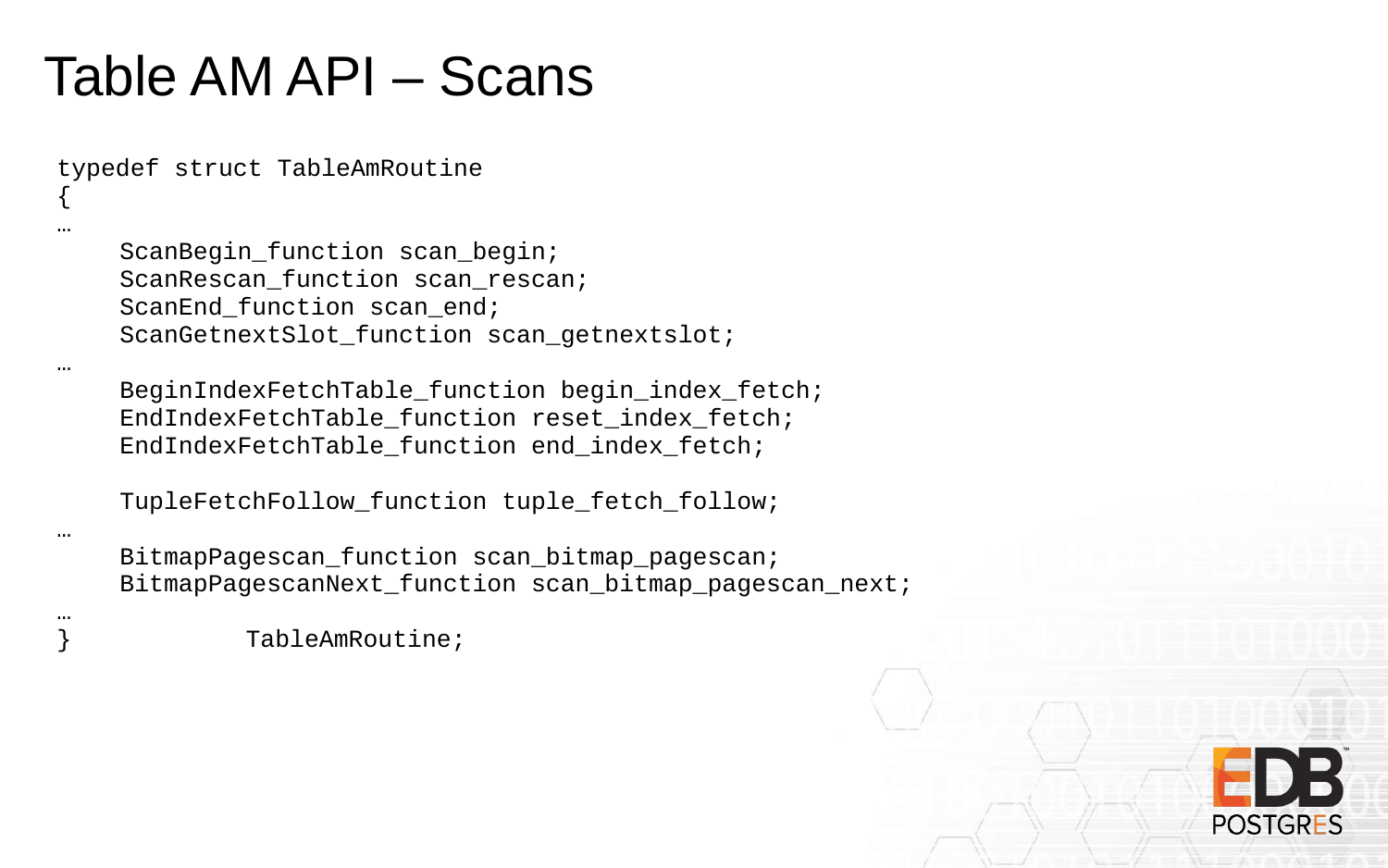### Infrastructure Changes

- Lots of rote changes to using slots & new scan APIs
	- DDL
	- Many executor nodes
- More complex slot changes:
	- **Triggers**
	- EvalPlanQual
	- Fix discrepancies between "declared" type of slot, and actually returned slot types
	- Analyze
	- COPY
- More complex executor changes:
	- Bitmap Scan
	- Sample Scan
- Other changes
	- error checks in extensions like pageinspect